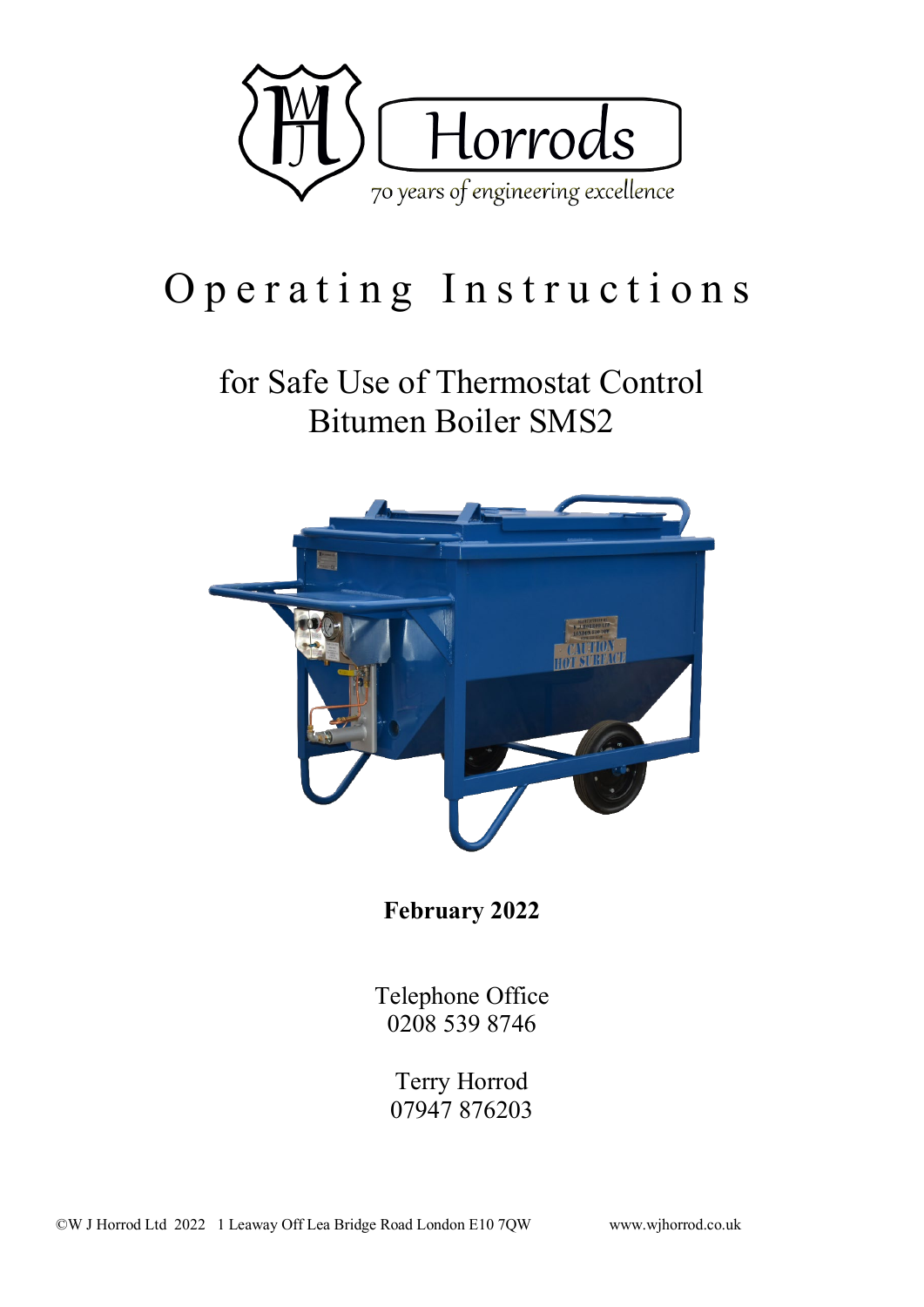### Contents

- Page 1] Introduction.
- Page 2] Important Information
- Page 3] Setting Up Procedure/Propane Cylinders/Loading
- Page 4] Lighting/Tempcon 2000 Thermostat Control Unit
- Page 5] Fault Finding
- Page 6] Working Temperature/Heating Process
- Page 7] Recovery Period/Latent Heat/Expansion
- Page 8] Shutting Down & Leaving Boiler Safe
- Page 9] Bitumen Boiler Decanting
- Page 10] Health & Safety
- Page 11] Blank page for operative's notes.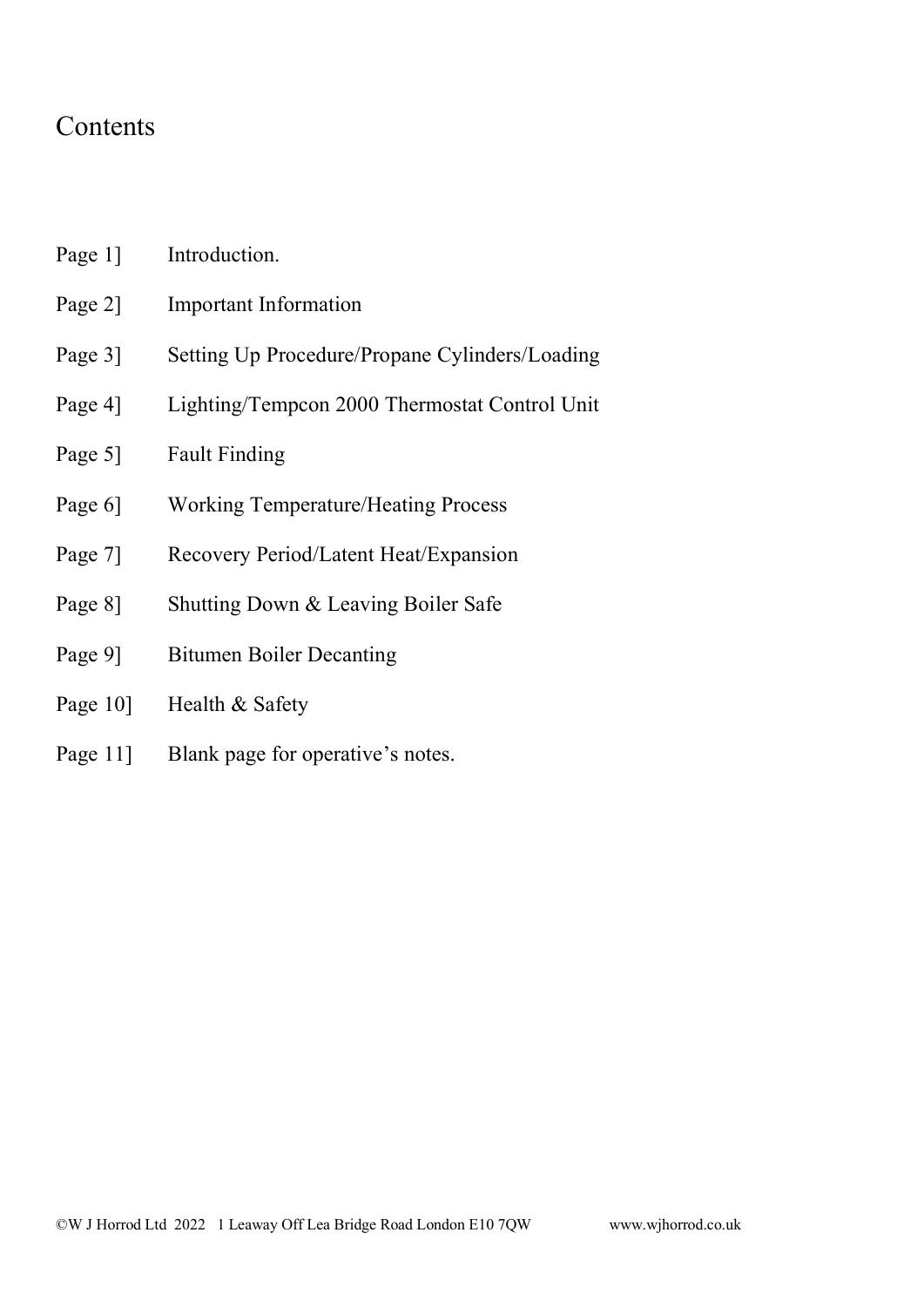#### Introduction

#### **Thank you for choosing to purchase a new W.J. Horrod Ltd Safety Melt Series Thermostat-controlled bitumen boiler.**

All our products are made to a very high, and recognised engineering standard, and if used correctly by a trained, certificated operative, to our operating and maintenance instructions, will increase the machines longevity.

Operatives must always read the manufacturers operating instructions before attempting to use the machine. No attempt must be made to carry out any repairs or maintenance whilst equipment is in operation. Safe working practise is a legal requirement and must always be adhered to. Protective clothing should always be worn when operating this equipment.

Faulty equipment should be immediately shut down, and reported directly to the supervisor/person in charge, and not used again until the fault has been rectified.

#### PLEASE NOTE

This unit was manufactured for use with Bitumen only. Using any other material goes against its intended use.

*Using this unit for any other material is done so at your own risk, and could nullify the manufacturer's warranty.*

#### **These operating instructions supersede any previous versions.**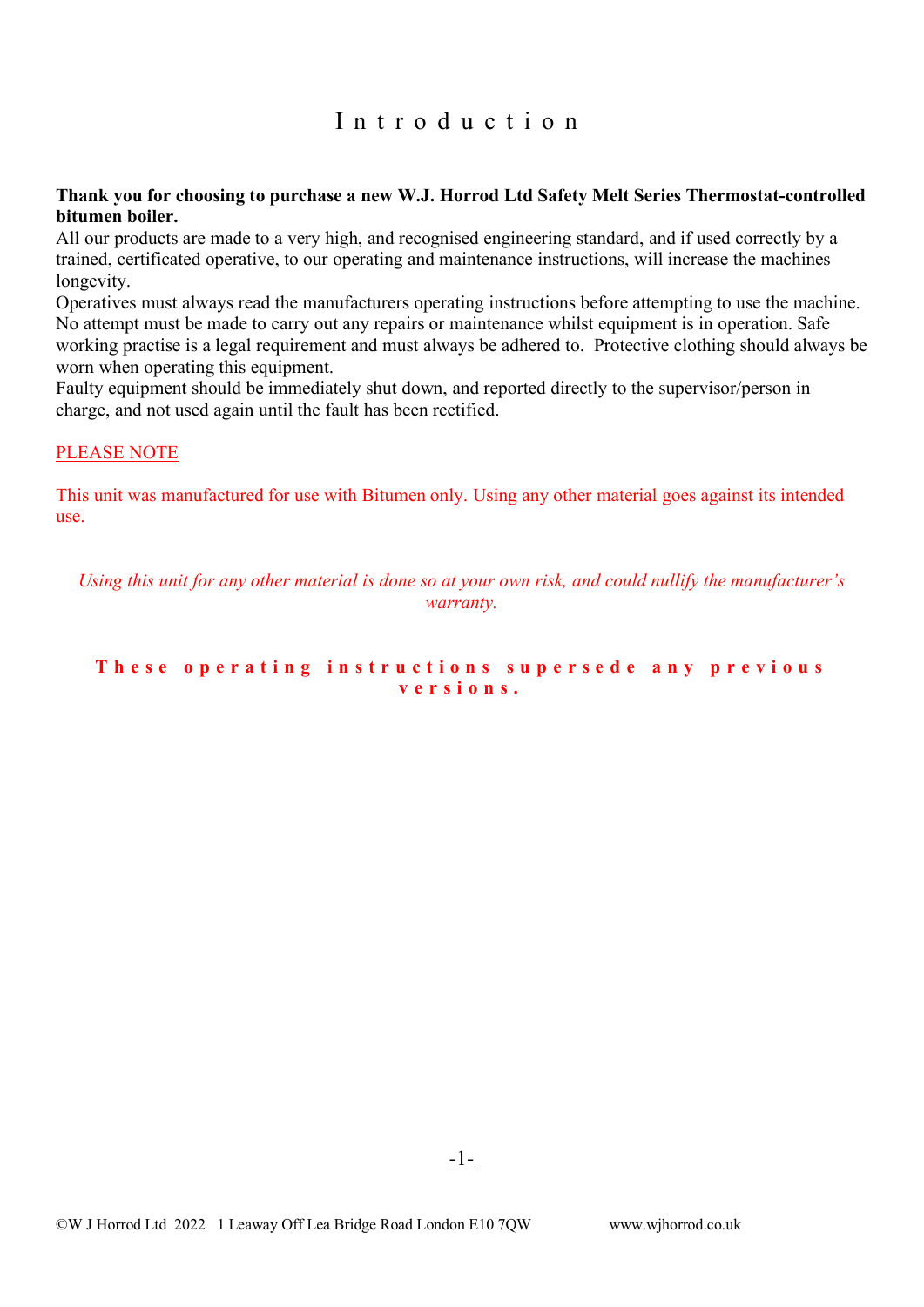## **Important Information**

- 1] Important! N**ever** attempt to operate the equipment before carefully reading the following instructions, and having been shown to do so by a trained, qualified person. Always wear the correct safety clothing and a full-face shield
- 2] **Never** attempt to carry out any repairs or servicing before the burner has been shut down. Always turn the propane gas off at the cylinders, and allow the boiler to go cold.
- 3] If faults are discovered, the machine should be shut down as above (paragraph 3). The problem should then be reported to the person directly responsible. The machine should, on no account, be used again until all faults have been corrected.
- 4] The equipment should never, under any circumstances, be left unattended when in use.
- 5] Always ensure that the material outlet tap is in the closed position.

Setting Up Procedure :

-2-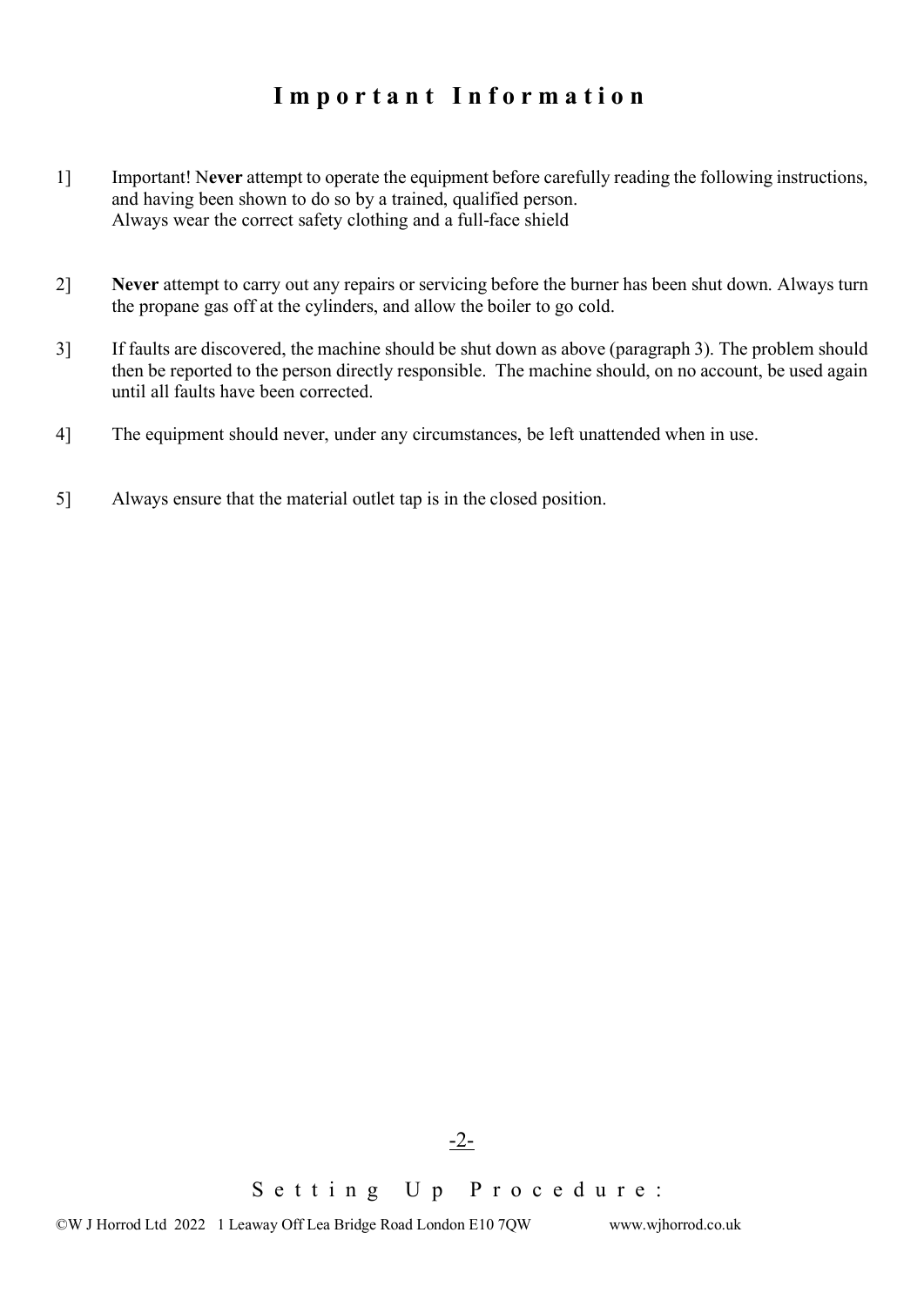The boiler should be placed in the correct sized, rectangular safety tray, on a flat level surface (where applicable). Always ensure that the boiler is situated correctly within the tray, to allow space for the safety pouring bucket to be placed under the outlet tap, and withdrawn without obstruction from the tray. IMPORTANT: PLEASE ENSURE THERE IS NO WATER LYING INSIDE THE PAN.

#### Propane Cylinders:

Always remember propane is a liquid and if the cylinders have been in a horizontal position (laid down) to be moved, they should always be placed upright for at least 30 minutes to allow liquid to settle, before any connections, or the cylinder is opened.

Boilers must be at least 3 metres from the propane cylinders. The cylinders should be stood on a flat surface and not left free standing - hose should lie along the floor and not suspended from the bottles to the boiler as this is a trip hazard. Propane gas should always be used in accordance with the supplier's recommendations.

#### Loading , Emptying & Re - Charging the Boiler:

Wearing the correct protective clothing, we recommend breaking the bitumen into small pieces to load the boiler filling as many voids as is possible (always use clean surfaces to break the bitumen on to avoid foreign material becoming stuck to the bitumen and eventually causing the tap to clog). NEVER drain the material lower than the sensor pocket and ensure that the boiler is re-charged as before, breaking bitumen into small pieces.

It is imperative that all operatives wear full face protection and clothing, and broken pieces are placed carefully into the boiler to avoid the bitumen splashing back.

Please ensure that you clean the pan i.e., chipping out at least every month to avoid a build-up of burnt material.

#### -3- Lighting/Thermostat Control Unit - Tempcon 2000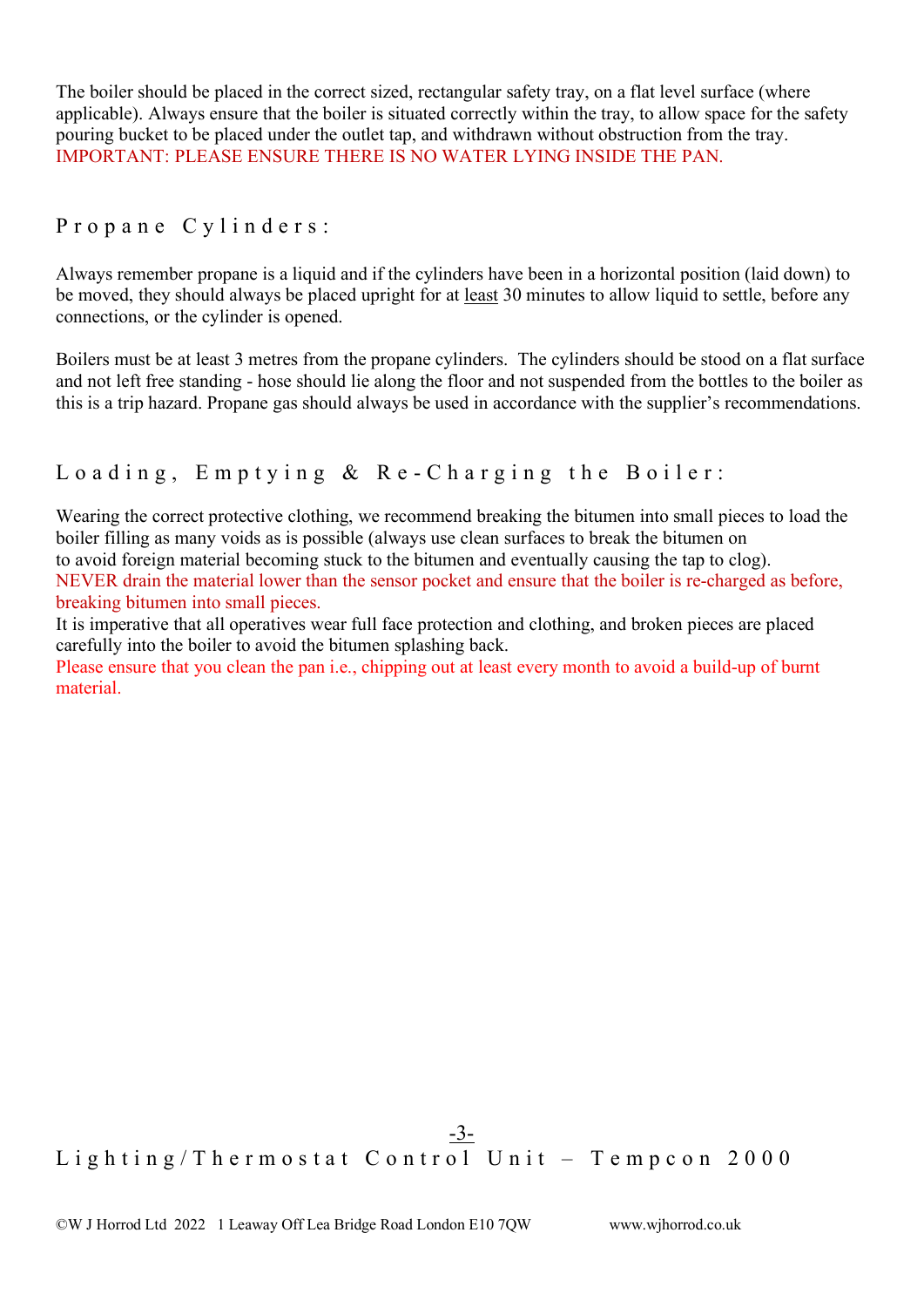Making sure all your gas carrying connections are clean and un-damaged connect your 2 No. 47kg propane cylinders together using a bottle manifold, fitting the 0-2 bar (30 PSI) regulator to the final exit from the manifold then connect metal braided hose to the regulator and the underside of the Tempcon unit – make sure that the regulator is set to zero by turning fully anti-clockwise. PLEASE NOTE – make sure correct spanner/adjustable spanners are used to avoid damage to brass nuts – always use LEAK DETECTOR spray to test for gas leaks – NEVER use a naked flame to detect a gas leak.



Ensure that main burner tap is in the off position i.e., horizontally across the tap is off – in line with the tap vertically is on.

Insert burner into boiler until you have the capillary sensor probe 3-4" into the pocket. Turn on the gas at the cylinder and adjust regulator clockwise until some resistance can be felt from the spring. You should now test using your leak detector spray all your gas carrying connections.

Turn on and light auto torch (if fitted), depress the flame failure button and hold in whilst you light the pilot burner using the auto torch/other means. Keep the button depressed for approx. 15 seconds, then release. The pilot burner should now stay alight. If pilot goes out repeat the procedure.

Push burner fully into the boiler and lock into place by means of the anti-luce fastener.

After pilot flame has been established open the main burner ball valve slowly till fully open – adjust the propane regulator on the bottle to 1.5 bar (22 PSI) is registering on the pressure gauge located on the control box – NOTE – burner should not be operated above 1.5 bar (22 PSI).

Thermostat can be set once the material has reached your required temperature by turning the thermostat knob anti-clockwise until main burner flame goes out, this point will now become your set temperature and you should not change this – the main burner will now be controlled thermostatically.

-4-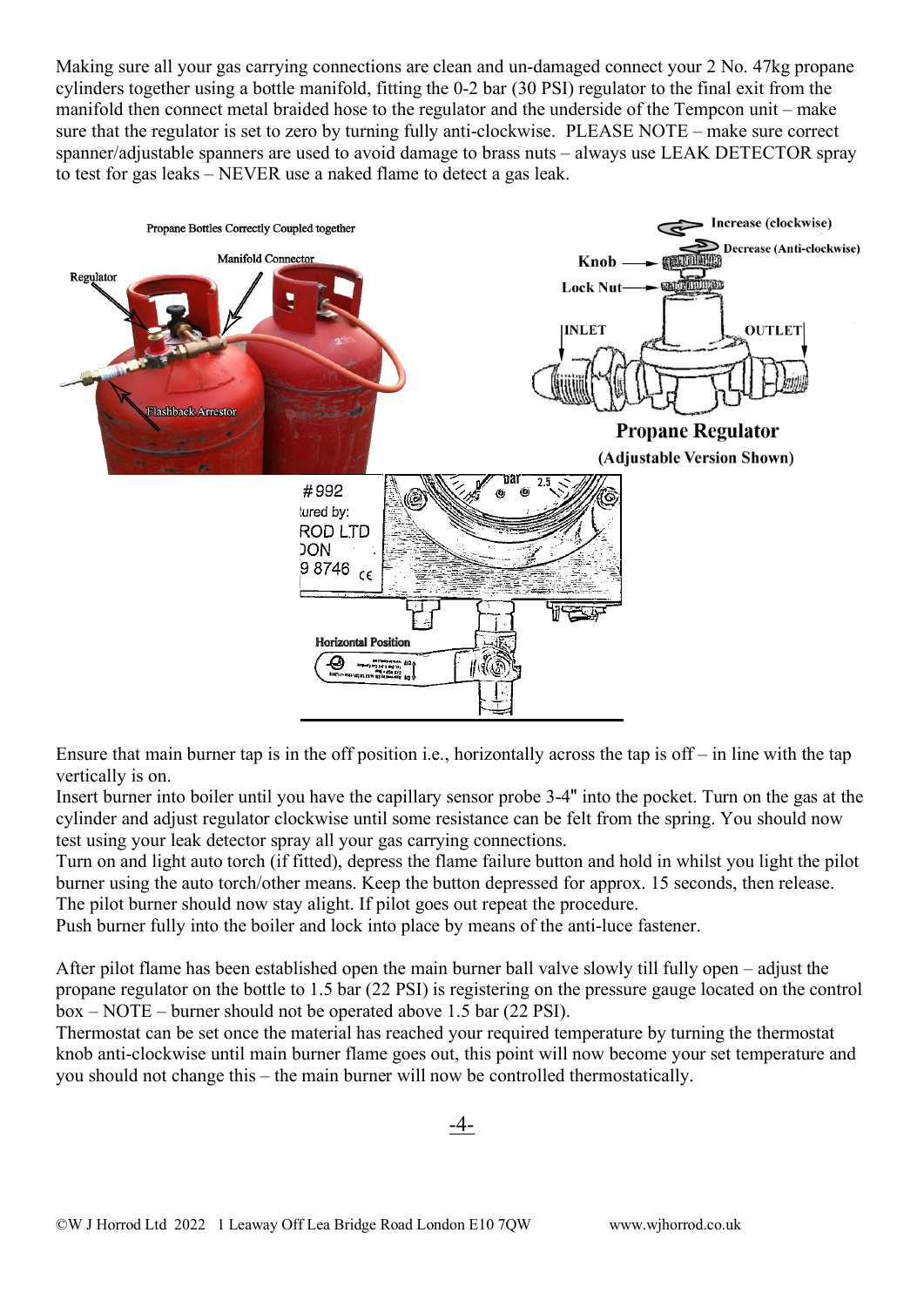

#### Fault Finding:

Should the pilot fail to stay lit when the flame failure button is released – check the following;

- 1} There is a strong flame on the pilot burner (a weak flame will indicate dirt in the pilot jet) this will prevent the pilot from sufficiently heating the thermocouple.
- 2} Check the thermocouple connection where it connects to the Tempcon unit. Make sure the hot junction of the thermocouple electrode is correctly situated in the hottest part of the pilot flame. (Approx.  $\frac{1}{4}$ " (6 mm).
- 3} Having checked 1 & 2 you may find it necessary to replace the thermocouple. Before changing the thermocouple ensure that the gas supply is turned off from the bottles and the area is cool enough to do so.

**If in any doubt please contact the manufacturers – contact number on the front cover.**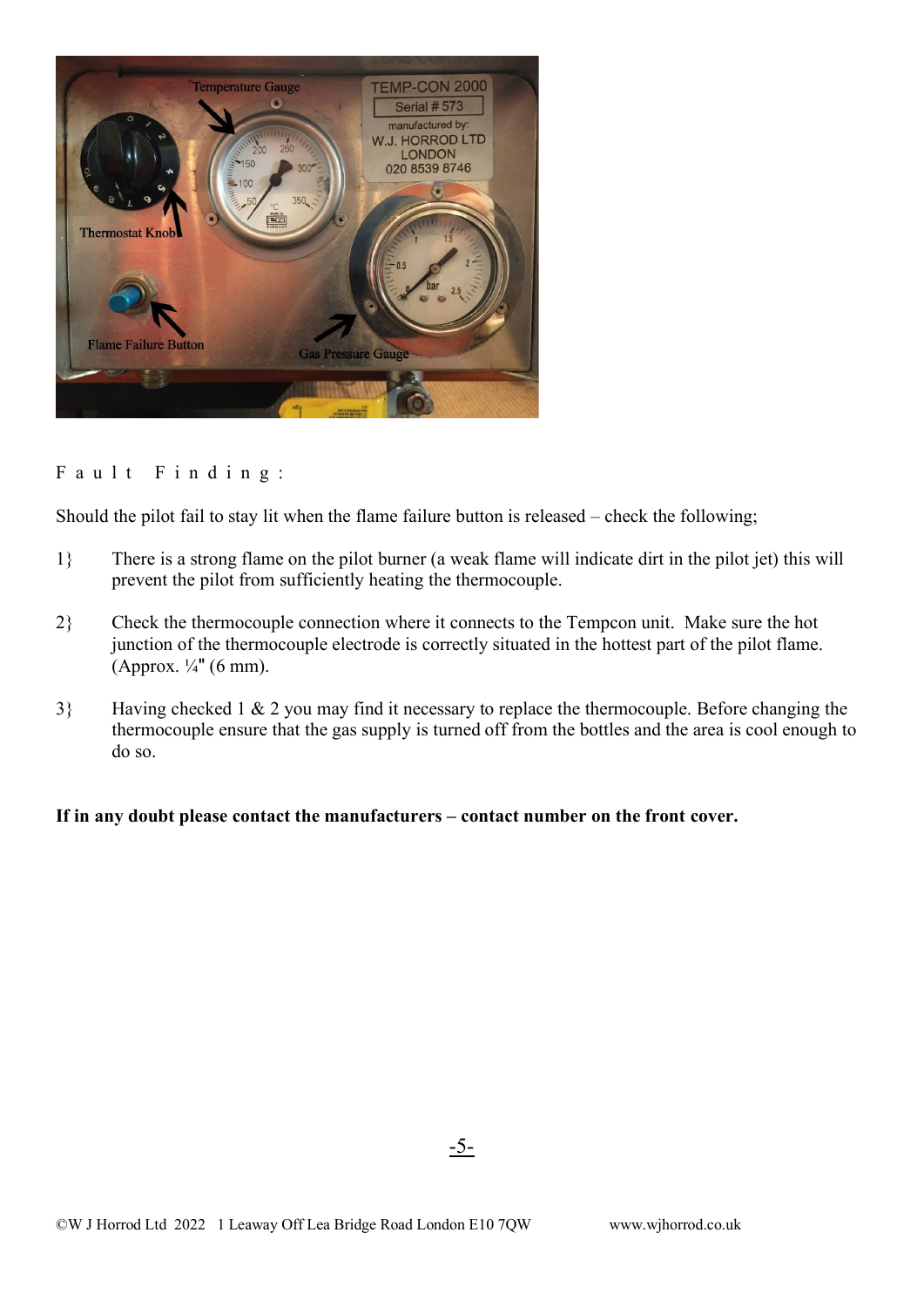The materials used within the industry require different laying temperatures. Please consult your supplier/manufacturer's Safety Data Sheet to ensure the correct laying temperature of the particular type of bitumen you are using and to ensure you do not overheat/damage the materials.

#### **The information below is for guidance only.**

The flash point is approximately around 300ºc. The ignition point is anything above 300ºc. Manufacturers – i.e., Permanite & Ruberoid have always maintained that When overheated all bitumen products lose the 'PEN' (penetration) value and this is particularly noticeable where polyester modified products are used.

DUE TO THE FACT THAT NEW MATERIAL IS BEING INTRODUCED INTO THE MARKET PLACE ALL THE TIME, SOME OF THE ABOVE MAY NOT APPLY. IF IN ANY DOUBT PLEASE CONTACT THE MANUFACTURERS OF THE BOILER OR SUPPLY A SPECIFICATION SHEET ON THE MATERIAL SO WE CAN CHECK THAT THIS BOILER IS SUITABLE FOR YOUR APPLICATION.

The Heating Process: The Lump.

What do we mean by the heating process? This is an understanding of what takes place with the bitumen inside the pan and the appliance itself. We often hear operatives refer to the 'LUMP' when using thermostat-controlled boilers – to explain, by this they mean the un-melted portion of bitumen in the pan when the majority of the material may be at laying temperature – this 'LUMP' has always been there, but in the past operatives have not necessarily noticed it because – a} bitumen was being ladled – b} boilers were not thermostat controlled.

The reason the lump exists is when heated, bitumen transfers the heat from the bottom to the top and therefore the hot bitumen is being ladled from the top thus not revealing the 'Lump', where as when drained from the bottom it is far more evident to the operatives, the other main reason for this was also that the uncontrolled boilers were always heated to approximately 40/60ºc above what the correct thermostat control boilers now provide, this also means that the heating process is slightly longer.

Boilers with taps are fitted with a mesh guard on the inside of the pan in front of the tap aperture to avoid clogging from the un-melted bitumen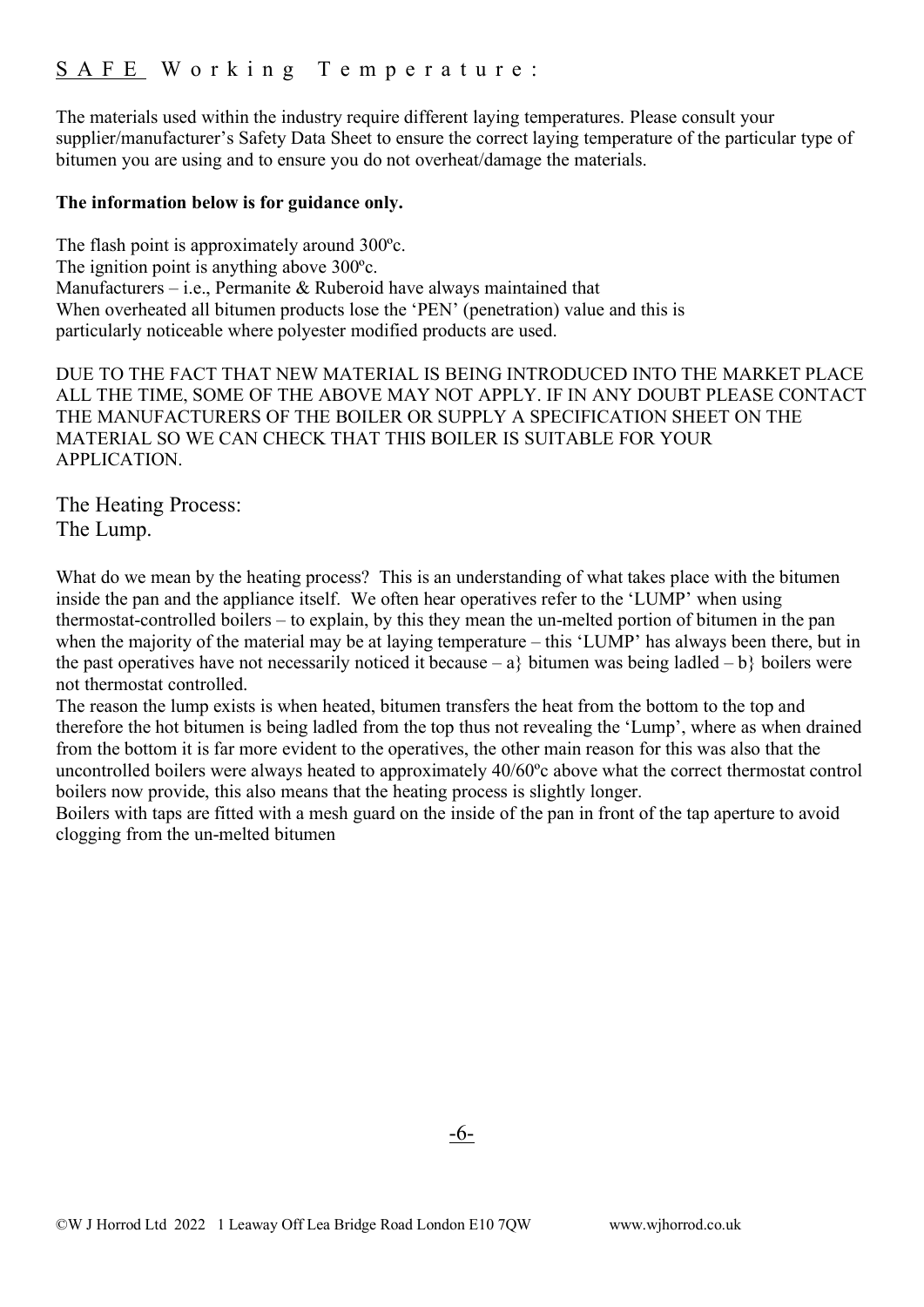#### Recovery Period:

This relates to the time between the shutdown of the burner at reaching the correct temperature set by the thermostat, until the stat reads a sufficiently decreased temperature to reintroduce the burner and begin the heating process.

This 'recovery' period occurs for the following reasons;

Boilers without thermostat control do not sense the temperature thus they do not shut down at the appropriate time – no recovery period, and the danger of flashing.

The moment the Tempcon thermostat on the safety melt boiler shuts down the main burner, the whole of the boiler starts to lose heat, it is only when a heat lose is detected that the thermostat will re-ignite the main burner –the temperature will however continue to drop until the lost heat has been recovered after which the temperature will start to climb.

NEVER LET MATERIAL FALL BELOW THE TEMPERATURE SENSOR CAPILLARY TUBE (shown below).



#### Latent Heat:

Latent heat refers to the heat remaining in the boiler after the temperature has been reached and the burner cuts out – the latent heat within the combustion chamber of the boiler will extend the temperature by as much as 10/20ºc especially when the ambient temperature is quite high – this excess temperature is known as the 'overshoot'.

(Ambient refers to surrounding temperature).

#### Expansion:

Bitumen when heated will expand approximately 20% and therefore it is important not to over fill the boiler when loading.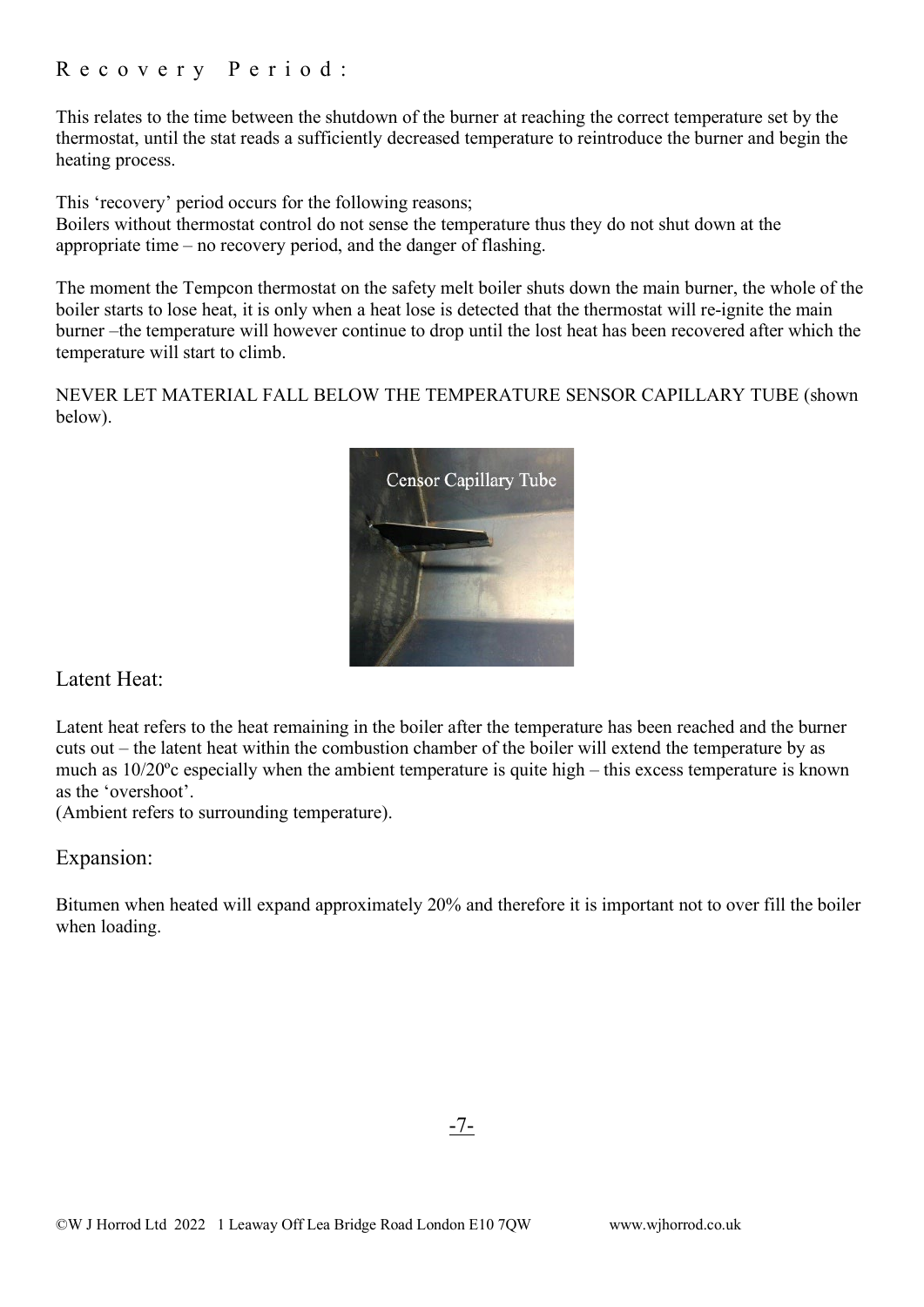- 1} Turn off the gas from the cylinder so that the burner can use up any gas left in the hose, when pilot and main burner flames have gone out close burner tap, slacken off pressure on propane regulator.
- 2} Empty bitumen out from the drain tap, no lower than the top of the sensor pocket gusset plate, this will be subject to when the boiler is used next, i.e., if job is finished or boiler is to be used on same site the next day.
- 3} Close the drain tap fully when emptied.
- 4} Close the lid.
- 5} Withdraw the burner from the boiler. (Always take the burner, where possible, away from the boiler and store the gas cylinders in a suitable lockable cylinder storage container/cage).

-8-

#### Bitumen Boiler Decanting: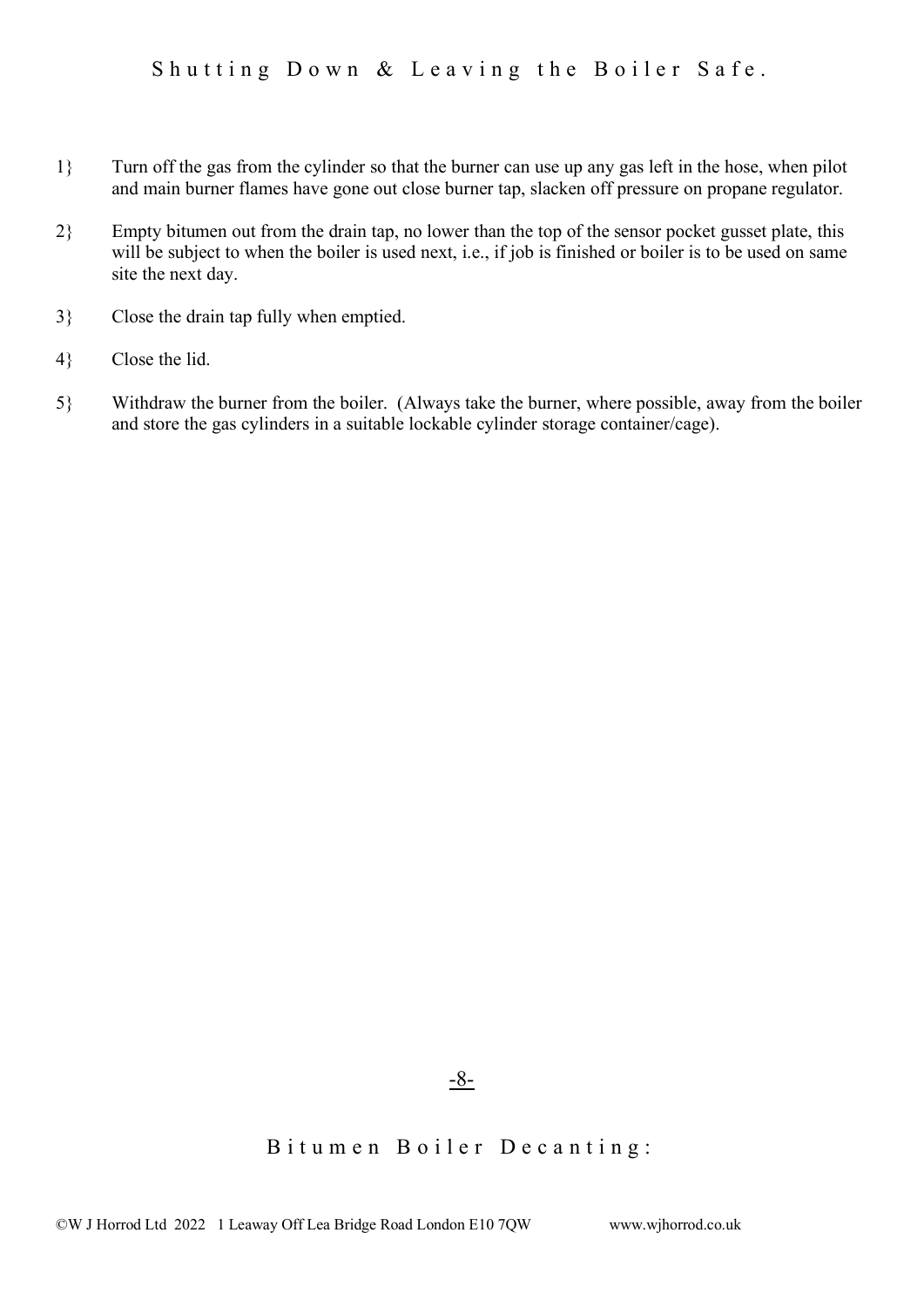The most common method over the last 30 or more years has been to use a ladle (a large long handled spoon) whereby the operative would place his open top bucket on the edge of the bitumen pan, with the lid removed he would scoop the bitumen out with the ladle and pour it into the bucket. This method for obvious reasons presents many Health and Safety concerns and is frowned upon today.

Horrod's have overcome this, and have developed and supplied bitumen boilers certified by FRA formerly the FRCAB, which have outlet taps and are thermostat controlled. Taps are a much safer option and come in three different types – cast iron plug cock, immersed and banjo/gate type. Plug and gate type taps are not without their problems, due to the nature of the material (bitumen) being an adhesive can cause the tap to seize up, this process will be accelerated if tap is not constantly being used, material being used at a much lower temperature and in winter conditions, this is mainly due to the working parts of the tap being sited on the outside of the boiler.

Should this occur operatives can use a gas torch to free it up by carefully warming the tap making sure before they do so that the following procedure is carried out.

- 1] The lid is in place and in the closed position.
- 2] Bitumen temperature should not be any higher than the material manufacturer specifies, (due to variation of materials) please refer to the manufacturer's data sheet/specification. This can be checked with a hand-held purpose made bitumen thermometer. **If boiler is fitted with thermostat control always remember the bitumen within the boiler will be at least 10ºc hotter than that recorded on thermostat control box gauge.**
- 3] Place a clean bucket beneath the tap.
- 4] Light torch and apply a gentle heat to the body of the tap making sure not the overheat causing tap to expand and allow bitumen to seep out between faces.
- 5] Most importantly before attempting to open the tap turn gas off at the cylinder and wait for torch flame to go out.
- 6] Attempt to open tap, should this fail repeat the above process, patience is essential with this process.
- 7] IMPORTANT please note failure to carry out this procedure can lead to the following; if bitumen was at flash point and torch was left alight when tap was opened it could cause bitumen from the tap to flash and self-ignite

Health & Safety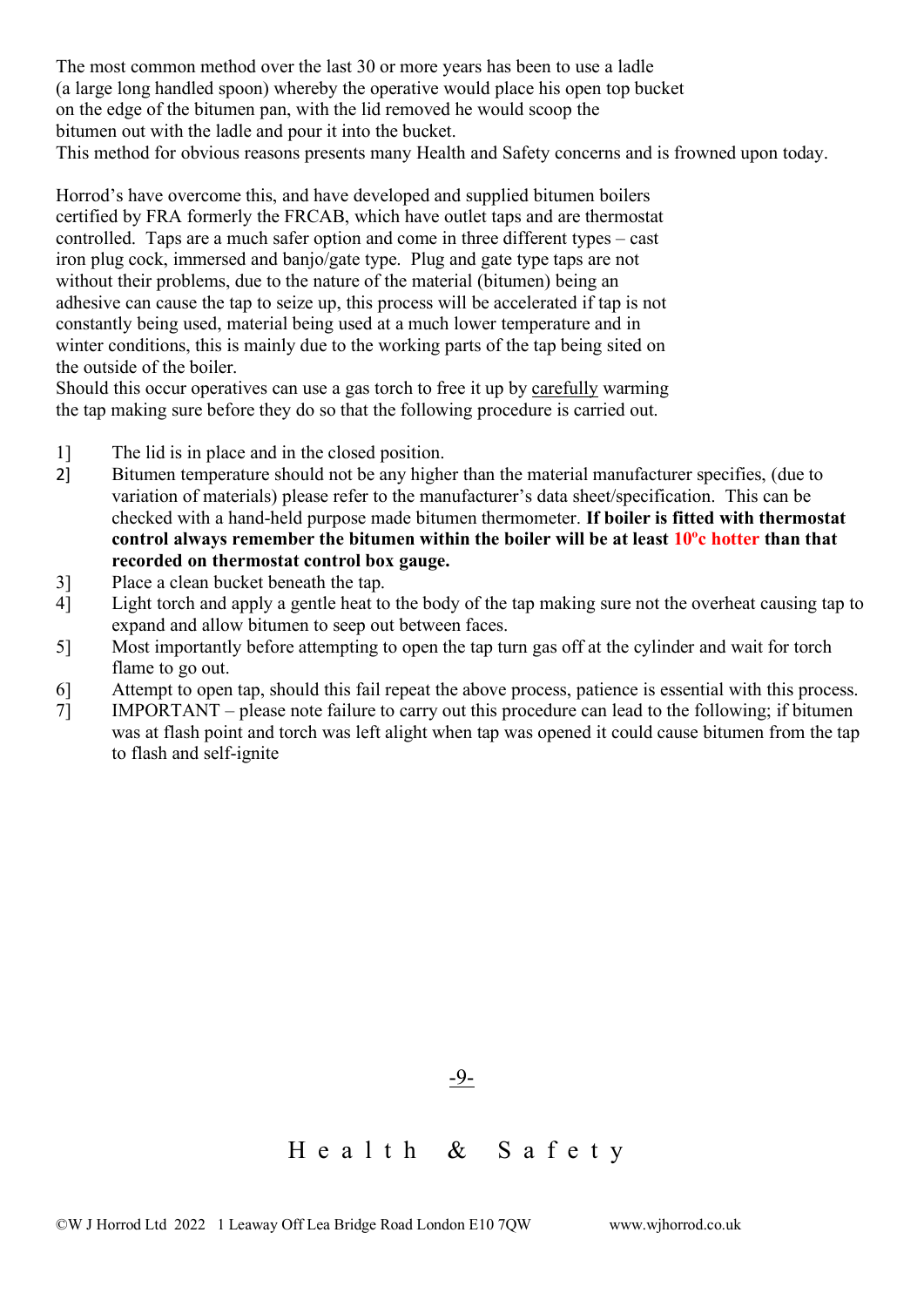- 1} This equipment should only be used by a trained, certificated operative.
- 2} Protective clothing and full-face mask should always be worn when operating or loading material.
- 3} Never leave equipment unattended when alight or running.
- 4} If a fault occurs shut down equipment immediately, and report fault to the person directly responsible.
- 5} Always turn propane cylinders, and burner off and allow the unit to cool down before maintenance or repairs are carried out.
- 6} When machine is being used where the general public may come into contact 'hot surface' warnings should be posted on and around the machine.
- 7} Last, but not least, always remember that safety is everyone's responsibility, never do anything that is likely to put yourself or anybody else at risk.
- 8} If ever in any doubt, or you require additional information please contact us: Tel: 020 8539 8746

Regulators must be marked BS:3016 or BS: EN:12864 or BS: EN:16129. Any regulator marked BS:3016 will be over 10 years old and should be replaced.

Use only certified hoses to BS:3212 or BS: EN:1763-1 or BS: EN:16436-1 which bear the year and name of manufacturer or stainless-steel convoluted hoses marked EN:10380 as LPG attacks and erodes natural rubber.

Bitumen materials vary, always consult your suppliers/manufacturer's data sheet to ensure the correct working temperature of the product. Always follow the guidance within the data sheet on using this material.

#### -10- THIS PAGE HAS BEEN LEFT BLANK FOR OPERATIVES NOTES